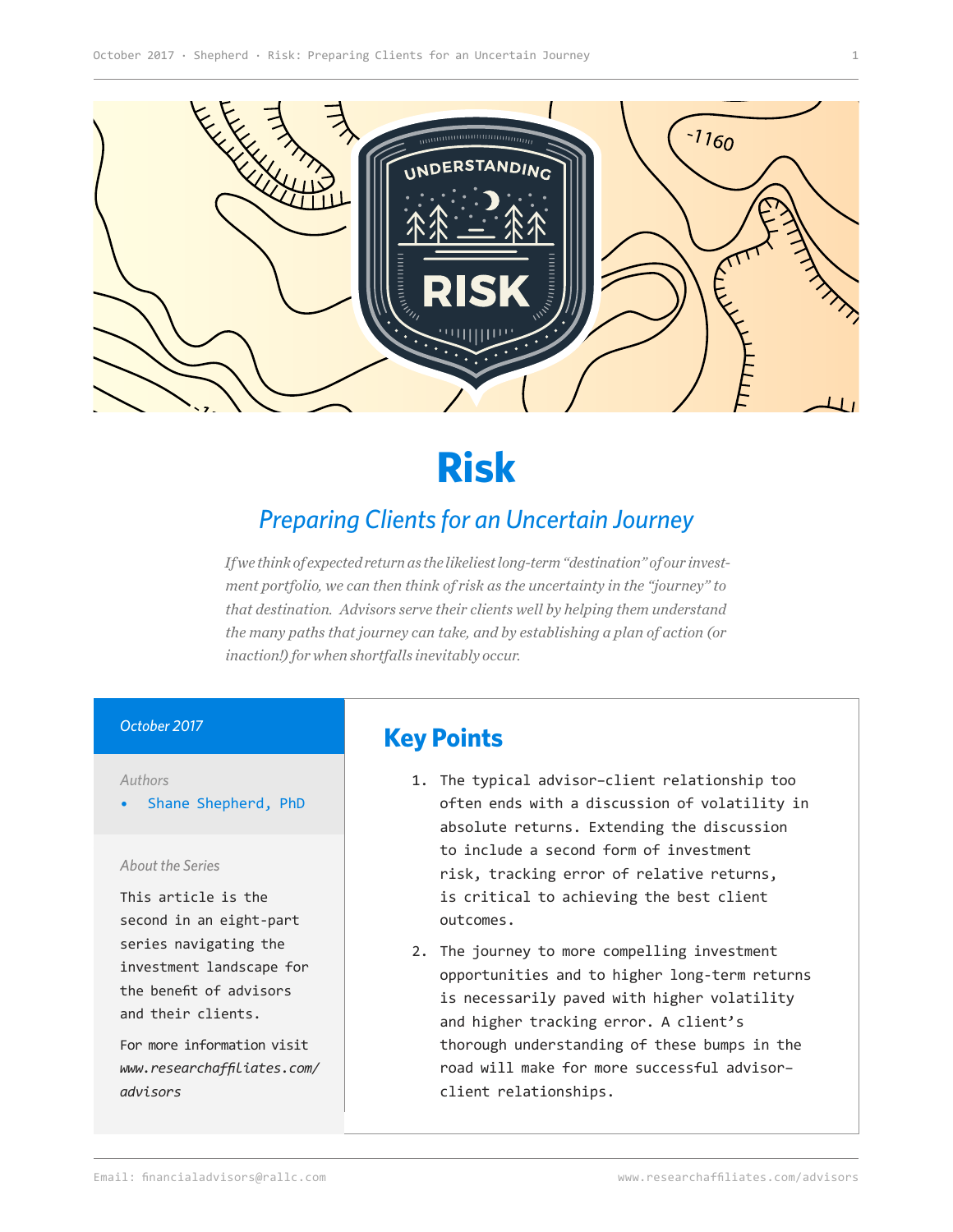#### **Introduction**

*Understanding risk and having proper expectations around how it manifests in a securities portfolio is an essential part of making sound investment decisions. All too often, investors and their advisors allow their focus to tilt excessively toward the more positive and exciting side of the coin—forecasting expected returns while giving short shrift to the more uncomfortable side—evaluating the potential risks. Particularly in today's environment of quiet volatility,*<sup>1</sup> *investors may be tempted to ignore risk altogether. This is a mistake.*

*In the first article of our new series, John West and Amie Ko highlighted the pitfalls associated with using historical returns to set future long-term return expectations. In this second article of the series, we examine a concept joined at the hip with returns—that is, the risks investors face in the financial markets.* 

**"***Risk helps us understand the uncertainty in the 'journey' to our destination.***"**

Growing up in Alaska, I spent many summer evenings hiking the trails of Chugach State Park, a 500,000 acre sprawl of wilderness buttressing the city limits of Anchorage. A late summer trek up a nearby 5,000 foot peak would often reveal stunning vistas of the city and alpenglow settling on more-distant mountains.

I quickly became accustomed to the risks of hiking in the Alaskan wilds: sunny skies at the trailhead didn't rule out mid-August snow flurries blowing in at higher elevations, exploring off-trail (a brazen habit I have yet to be cured of ) resulted in several sketchy scrambles down sheer cliffs, and more than one bear and I met face to face. I found that these risks were largely unavoidable, but embarking from the trailhead with full knowledge of what dangers lurked in the wilderness, and traveling well prepared to meet them, allowed me to respond effectively when they inevitably arose, rather than react in a panicked frenzy.

The same attitude has served me well in navigating the risks that are present in the financial markets. My guideposts are to enter an investment opportunity with a full assessment of the potential risks involved and their outcomes, and have a prepared response for when those bad outcomes inevitably occur. In this article, we focus on two types of investment risk that lie at the center of a critical advisor–client discussion: 1) volatility of *absolute* returns and 2) tracking error of *relative* returns, which is a variety of maverick risk, so-named because it reflects the discomfort of receiving outcomes different from one's benchmark or peers.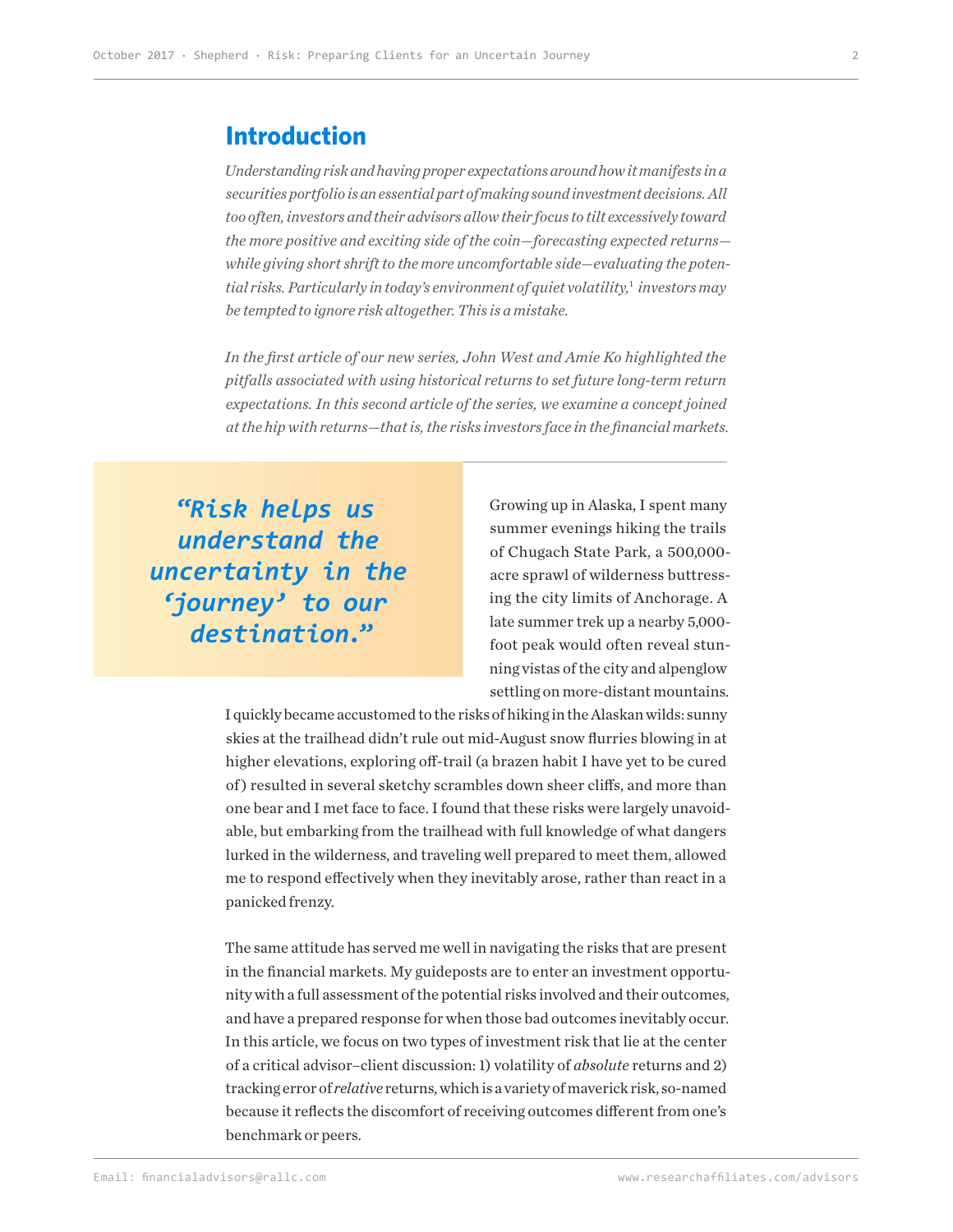Both of these risks measure variability around expected returns, so it's best to think about [expected returns](https://www.researchaffiliates.com/en_us/publications/articles/634-ignoring-starting-yields-nabbing-this-usual-suspect-in-poor-investment-outcomes.html) and risk as two sides of the same coin. An expected return is simply the mid-point for a range of outcomes. In this manner, we can think of the expected return as our likeliest long-term "destination." Risk, by contrast, helps us understand the uncertainty in the "journey" to the destination. An advisor whose focus is on better investor outcomes ensures clients have a full appreciation of the many paths that journey can take, and like my early days in the Chugach, have a plan of action (or inaction!) for when shortfalls occur.

Tempting as it is to try to quantify the risks that investors face, we cannot escape the fact that the future is, by definition, uncertain. Regardless of how finely we sharpen our risk measurement tools, so-called black swan events can wreak havoc with even the best-laid investment plans. In *Against the Gods: The Remarkable* 

# **"***We see 'shock' at outcomes well within the expected bounds of tracking error.***"**

*Story of Risk*, Peter Bernstein explains the difference between risk and uncertainty. Uncertainty describes how our practice of quantifying risk inevitably misses the mark at times, leading to truly unexpected and often material consequences. Although we focus here on two common definitions of risk, many other variants warrant consideration in an extended conversation around risk, especially those types that cannot be easily measured.

### **Volatility: Translating Standard Deviation**

The statistical practice of measuring risk as volatility sits at the core of every investments class and the curriculums of our industry's well-respected investment credentialing programs. While an imperfect conceptualization, volatility nevertheless presents a tractable, measurable summary of the distribution of possible outcomes available in the markets, and lends itself well to quantitative modeling. Volatility also gives us a very sensible counterpoint to expected return: for a given level of return, investors should logically prefer a less-volatile asset, and at a given level of volatility, investors should seek out the highest-returning strategies.<sup>2</sup> This simple precept underlays grand financial paradigms such as modern portfolio theory (Markowitz, 1952) and the capital asset pricing model (Sharpe, 1964; Lintner, 1965).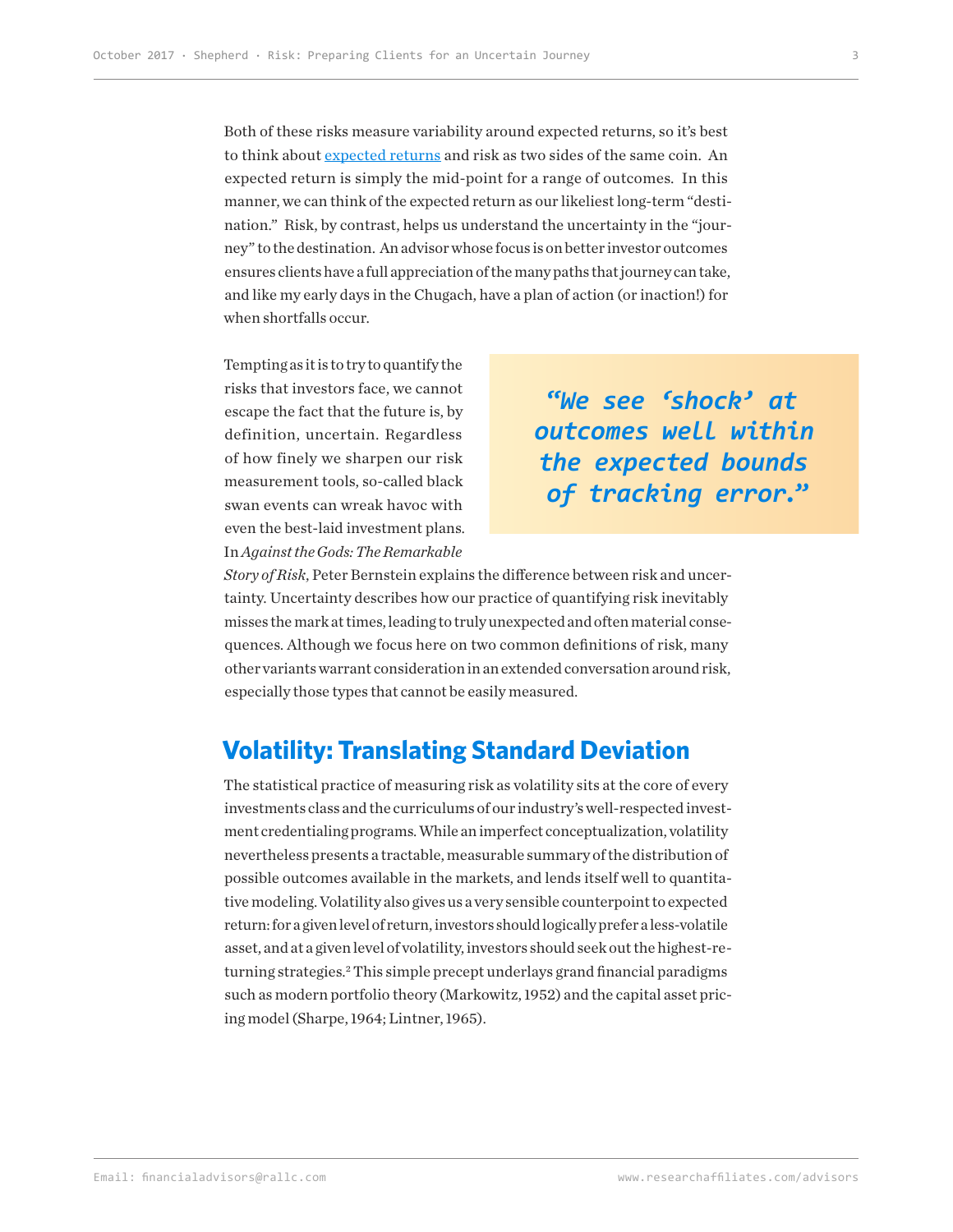

The [Asset Allocation Interactive](https://www.researchaffiliates.com/en_us/asset-allocation-interactive.html#!/?currency=USD&model=ER&scale=LINEAR&terms=NOMINAL) tool on the Research Affiliates website visually displays this spectrum of risk and return for a wide variety of asset classes.

Expected return is shown on the vertical axis, and expected volatility (standard deviation of returns) is displayed on the horizontal axis. Assets lying to the left and higher on the graph offer a superior tradeoff between expected return and expected volatility. The efficient portfolios (those combinations of assets that provide the highest return for exposure to a given level of risk) are shown as grey dots, with the dashed line sketching out the efficient frontier, illustrating the typical return premium; that is, buying portfolios with higher volatility provides higher expected returns. Clicking on the portfolios on the efficient frontier brings up a summary card with the portfolio's return and risk characteristics. For example, based on data as of August 31, 2017,<sup>3</sup> the 10.0% volatility portfolio shows a 5.5% expected return with a 10.2% standard deviation.<sup>4</sup>

Of course, very few clients understand the concept of standard deviation, so it's useful to transform volatility, or standard deviation of returns, into a discussion tool to convey how widely shorter-term returns can vary around long-term expectations. Under normal distributions, investors can expect to receive a return within one standard deviation of the mean approximately 2 years out of 3, and to receive a return more than two standard deviations beyond the mean about once every 20 years.<sup>5</sup> Because market returns have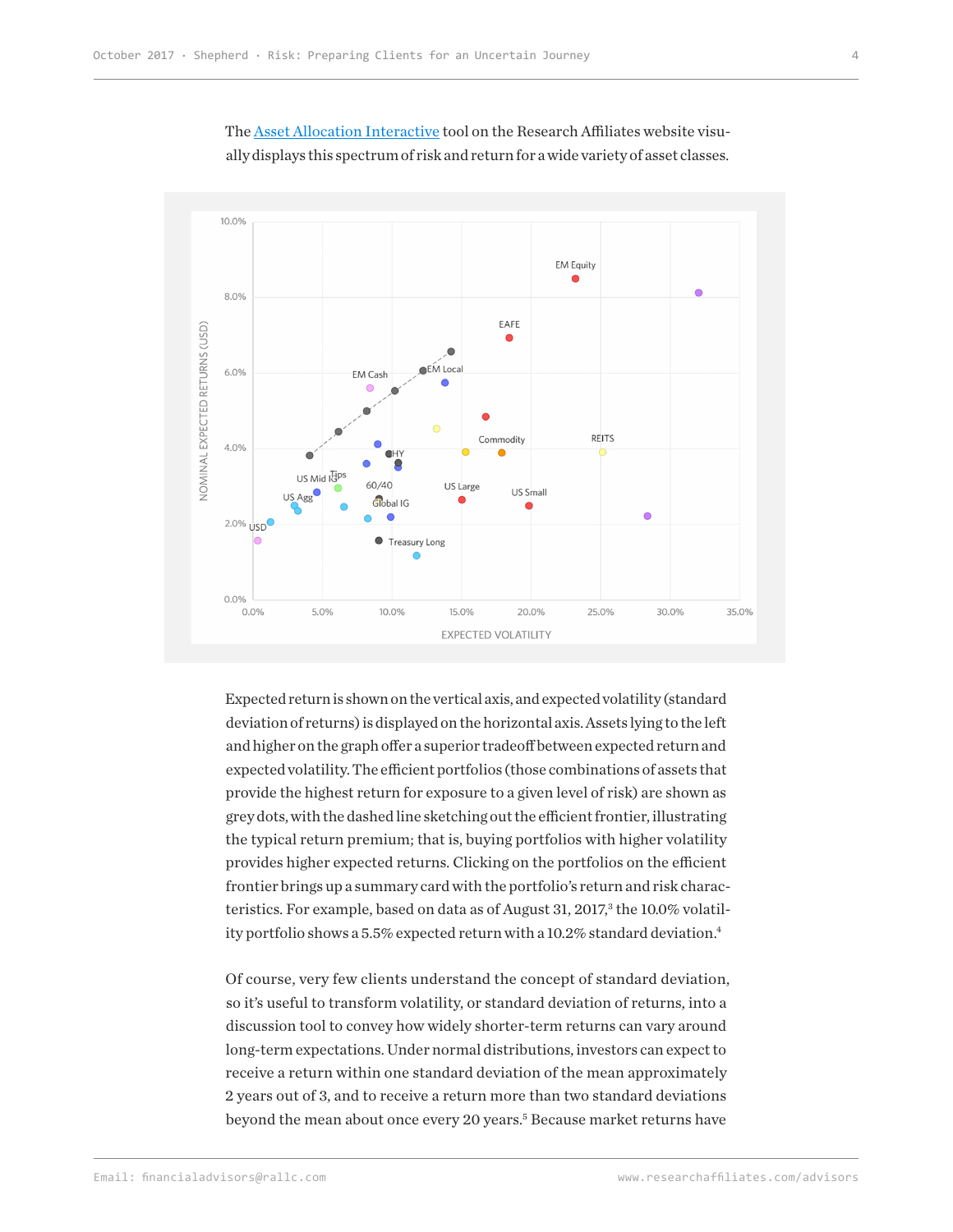"fat tails," crashes occur more frequently than expected and in more dramatic fashion than would be predicted by a normal distribution.<sup>6</sup>

For a portfolio with a 5% expected return and 10% volatility, we should explain to our client that they will likely receive a return worse than −5% every 6 years or so, and at some point during their investing lifespan, an annual return worse than −15%—and even potentially *much worse!* Suppose your 35-yearold client Nancy has \$100,000 to invest. Although she believes she has a high risk tolerance, she draws the line at losing more than \$10,000 in any given year. Should Nancy invest in the 10% volatility portfolio? This would not be a good idea because at some point over the next 40 years (a realistic life span for her), Nancy should expect to lose more than that amount in a single year.

Clients should not just be comfortable with the possibility—*but should expect* that losses of this magnitude will occur, and should be (pleasantly) surprised if they do not. We are continuously amazed at how frequently investors are "shocked" by negative returns that fall well within the normal distribution of outcomes.

#### **Tracking Error: Being Wrong and Alone**

Most risk discussions between financial advisors and their clients stop after the analysis of volatility. But this misses a crucial element in how human beings think about risk. Much of our happiness is centered not on absolute success, but rather our position relative to our neighbor's success.7 The risk of being wrong, and alone, can be quantified by tracking error, which is a benchmark-sensitive measure of risk: How widely does a portfolio's return vary around the return of its specified benchmark? A portfolio that consistently delivers a return close to its benchmark's return generates low tracking error, and a portfolio producing outcomes falling far from those of the benchmark have high tracking error.

This concept, a form of maverick risk, is driven by the psychological tendency toward "herd behavior." Humans have an atavistic tendency to stick with their herd, seeking safety in numbers. Early humans who became separated from their tribes, or animals separated from their pack, often met with early death. In today's world, this evolutionary tendency manifests as a natural discomfort when we receive different outcomes from our peers, which modern society has described through the recently coined term "Fear of Missing Out" (FOMO).

This fear can be particularly powerful in the financial markets. Just ask anyone who has hesitantly watched as their friends and neighbors got rich investing in Chinese internet stocks, or crypto-currencies, or flipping real estate in 2007, or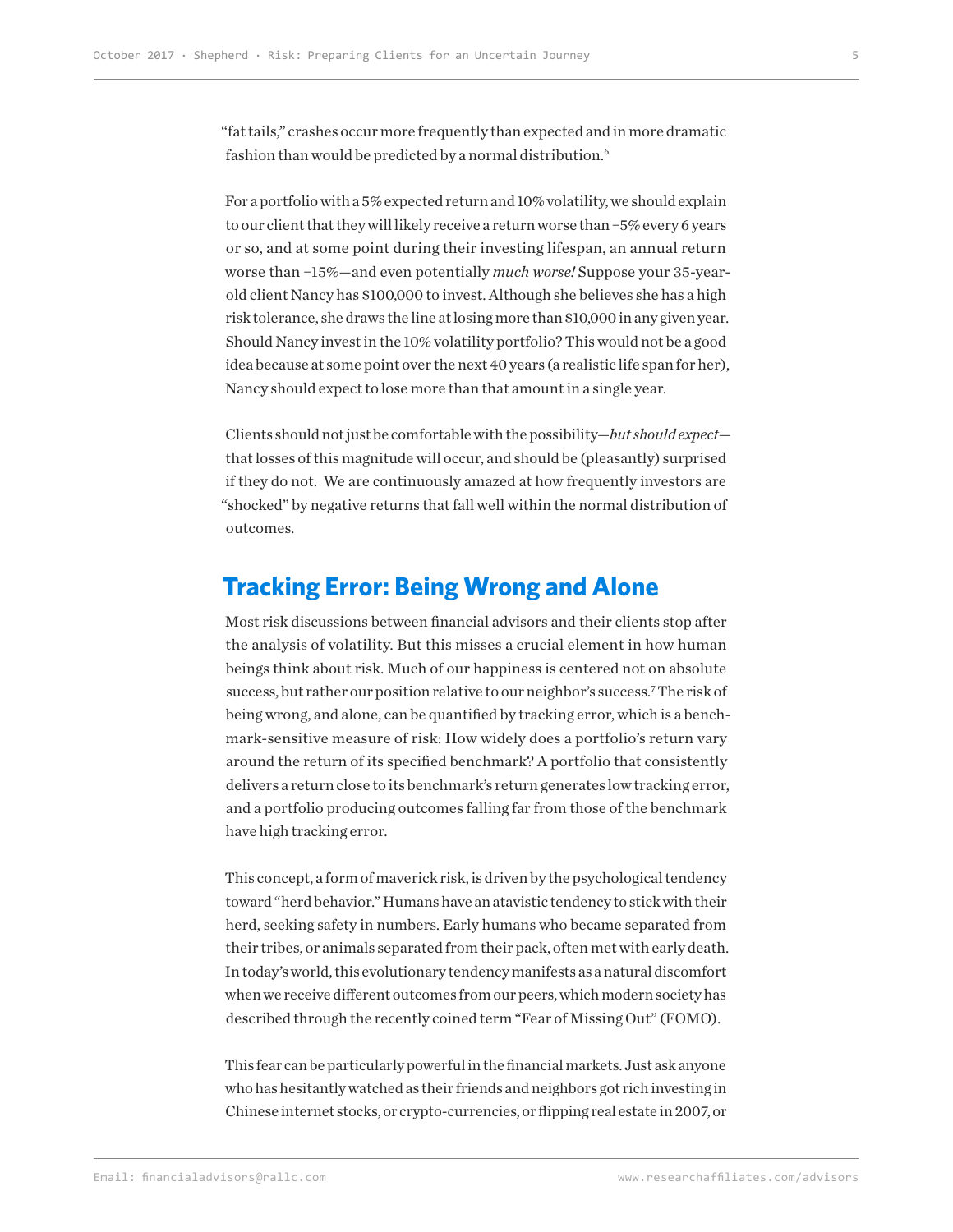riding the dot-com bubble in 1999. We can also look to no less a luminary than Sir Isaac Newton, who fell prey to FOMO long before it earned that acronym. The South Sea Company garnered a monopoly from the English government on trading with the emerging markets of the day in the South Seas. In early 1720, a bubble began to inflate in the company's stock. Sir Isaac, an early investor, quickly doubled his initial investment over the course of several months, and exited happily. His resounding success quickly turned dark, however, as he watched the stock price of the South Sea Company double and triple from his exit point. His friends who remained invested reaped even greater rewards, no doubt regaling their good fortune to the crowded cocktail parties of the day. What had been a great success for Sir Isaac turned into a painful failure. Sir Isaac, unable to bear the psychological damage inflicted by his friends' good

**"***With risk comes opportunity and the potential for better investment outcomes.***"** fortune, bought back into the South Sea Company near the height of the market and subsequently lost nearly his entire life savings. This brought him to utter the alleged lament, "I can calculate the movement of heavenly bodies, but not the madness of men."

Maverick risk, then, presents oppor-

tunities to investors who are willing to bear the discomfort of acting differently from their peers. This can take the form of shunning popular, but expensive, investments as Sir Isaac tried, but failed, to do, or by investing in unloved, discounted assets that may be unpopular, but often *because of that unpopularity* are priced to deliver attractive expected returns.

Take the example of Warren Buffett. In addition to having a keen sense for determining the fair value of corporate and financial assets, Buffett also benefits from a willingness to take maverick risk, along with secure control of capital. His track record as an investor is very well known; the return on Berkshire Hathaway Class A shares since 1980 has been an annualized 20.4%, far in excess of the S&P 500 Index return of 8.8% for the same period. This return has, however, been generated with a tremendous tracking error of 22%, meaning that roughly one-third of the time Buffett's returns have differed from the S&P 500 by more than 22%! Clearly, many of these instances have been on the upside, but Buffett has also held on steadfastly through many down periods.

From mid-1998 until March 2000, Berkshire Hathaway underperformed the market by 54% (close to three standard deviations). How many clients would be able to stomach those extended losses without throwing in the towel? *Barron's* questioned "What's Wrong, Warren?" and warned "Warren Buffet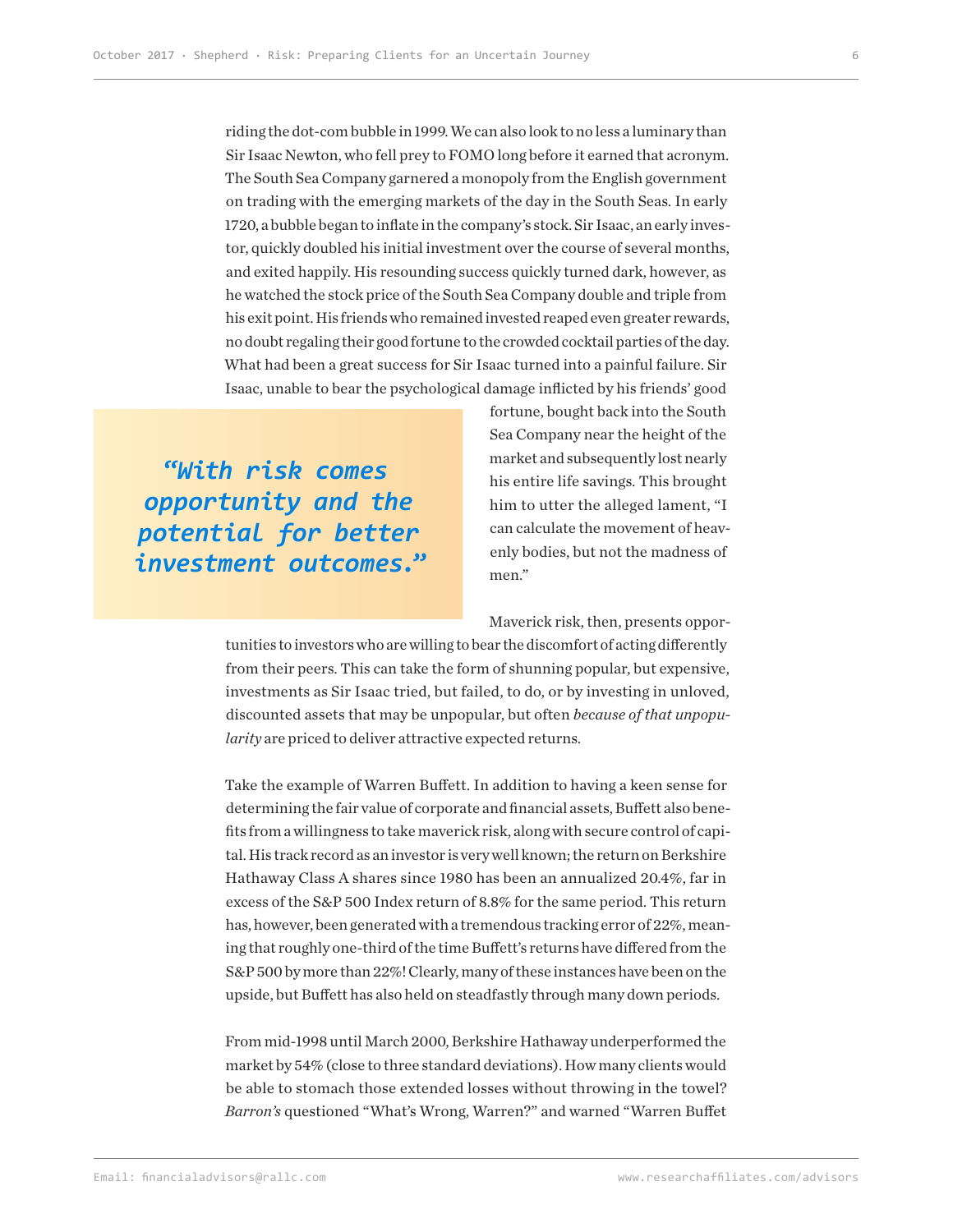may be losing his magic touch" (Bary, 1999). But Buffett has never been one to let short-term market movements change his convictions, proclaiming that "If you aren't willing to own a stock for 10 years, don't even think about owning it for 10 minutes." Buffett stuck to his maverick philosophy of investing, and by July 2002 had recovered all the shortfall and more.

Commensurate with Buffett's willingness to be different is the security of his capital, based on collected insurance premiums that must remain invested. Advisors who recommend portfolios and asset allocations with higher levels of tracking error must ensure that their clients fully understand the nature and extent of this risk and not fall prey to the temptation to pull out of their investments during the inevitable drawdowns when compared to the "herd portfolio." As Arnott (2003) notes:

No decisions are infallible. Decisions that leave an investor alone carry the inherent risk of being both wrong and alone. If an investor is wrong and alone, a strong likelihood is that the assets' owner will not have the patience to see the investment decision through. The decision, even if correct in the long run, will be reversed before it can succeed.

A quick look at the [Asset Allocation Interactive](https://interactive.researchaffiliates.com/asset-allocation.html#!/?benchmark=172¤cy=USD&model=ER&scale=LINEAR&terms=NOMINAL) tool helps frame the decisions an investor needs to make.

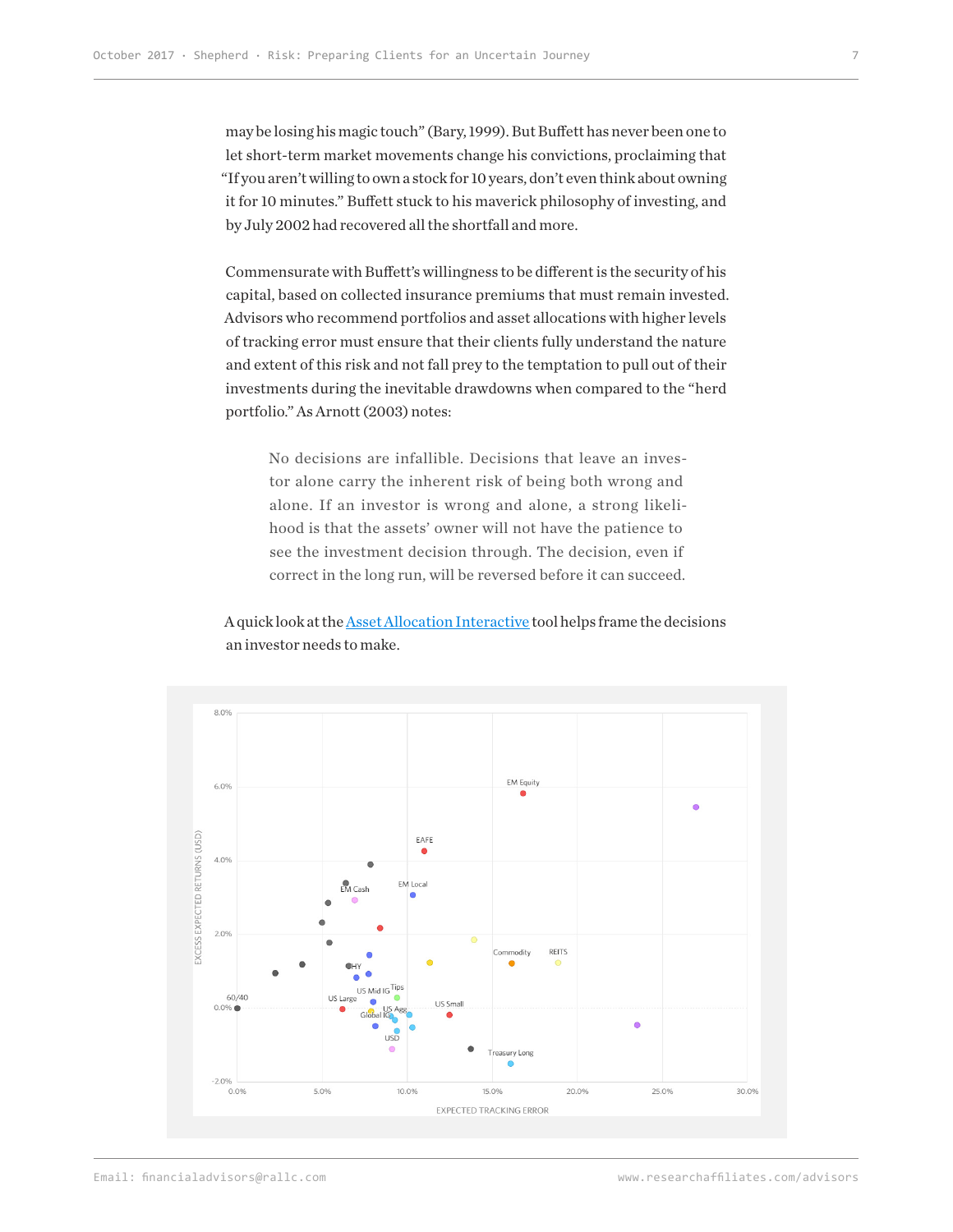The Asset Allocation Interactive tool allows investors to select a benchmark: the standard 60/40 allocation, a global market-cap-weighted portfolio, or a portfolio of long-term liabilities. Selecting one of these transforms the y-axis to expected excess returns (over the selected benchmark) and the x-axis to expected tracking error against that benchmark. The view here, using the 60/40 benchmark, shows the return potential for taking tracking error risk. Note that the first grey dot to the right of the 60/40 grey dot, located on the y-axis, represents the "Advisor Average" portfolio, which is priced to deliver a 1.0% expected excess return with a modest 2.2% expected tracking error. This portfolio is primarily composed of US stocks and bonds, with a smattering of alternative assets.

Several dots further to the right lies the 10%-volatility efficient portfolio. We expect this portfolio (as of August 31, 2017) to return 2.9% more than the 60/40 benchmark, with 5.3% tracking error. Taking on this risk creates the potential for significantly higher and more efficient returns, but only if the client can live through the discomfort of holding the portfolio over the long run. The 5.3% tracking error means that clients should expect this portfolio to underperform their 60/40 peers by more than 5.3% roughly once every 6 years, and by more than 10.6% once every 44 years or so.

Many have been stung by the "cost" of diversification in recent years. In 2015, a 60/40 portfolio returned 1.3% while a diversifying basket of 10 equally weighted alternative assets<sup>8</sup> returned -5.3%. In 2013, the 60/40 benchmark delivered 17.6% while the alternative asset basket returned 1.1%. These shortfalls are undoubtedly painful and test conviction. But should they have been a tremendous surprise? Again, we see "shock" at outcomes well within the expected bounds of tracking error. Precisely this emotional pain, and the required resilience to hold onto the investment strategy producing such pain, is what gives rise to the opportunity. In *The General Theory of Employment, Theory, and Money* published in 1935, John Maynard Keynes summed up this dilemma well when referring to the long-term focused maverick investor:

If he is successful, that will only confirm the general belief in his rashness; and if in the short run he is unsuccessful, which is very likely, he will not receive much mercy. Worldly wisdom teaches that it is better for reputation to fail conventionally than to succeed unconventionally.

### **Conclusion**

With risk comes opportunity and the potential for better investment outcomes. Today's environment of low expected returns has driven many investors to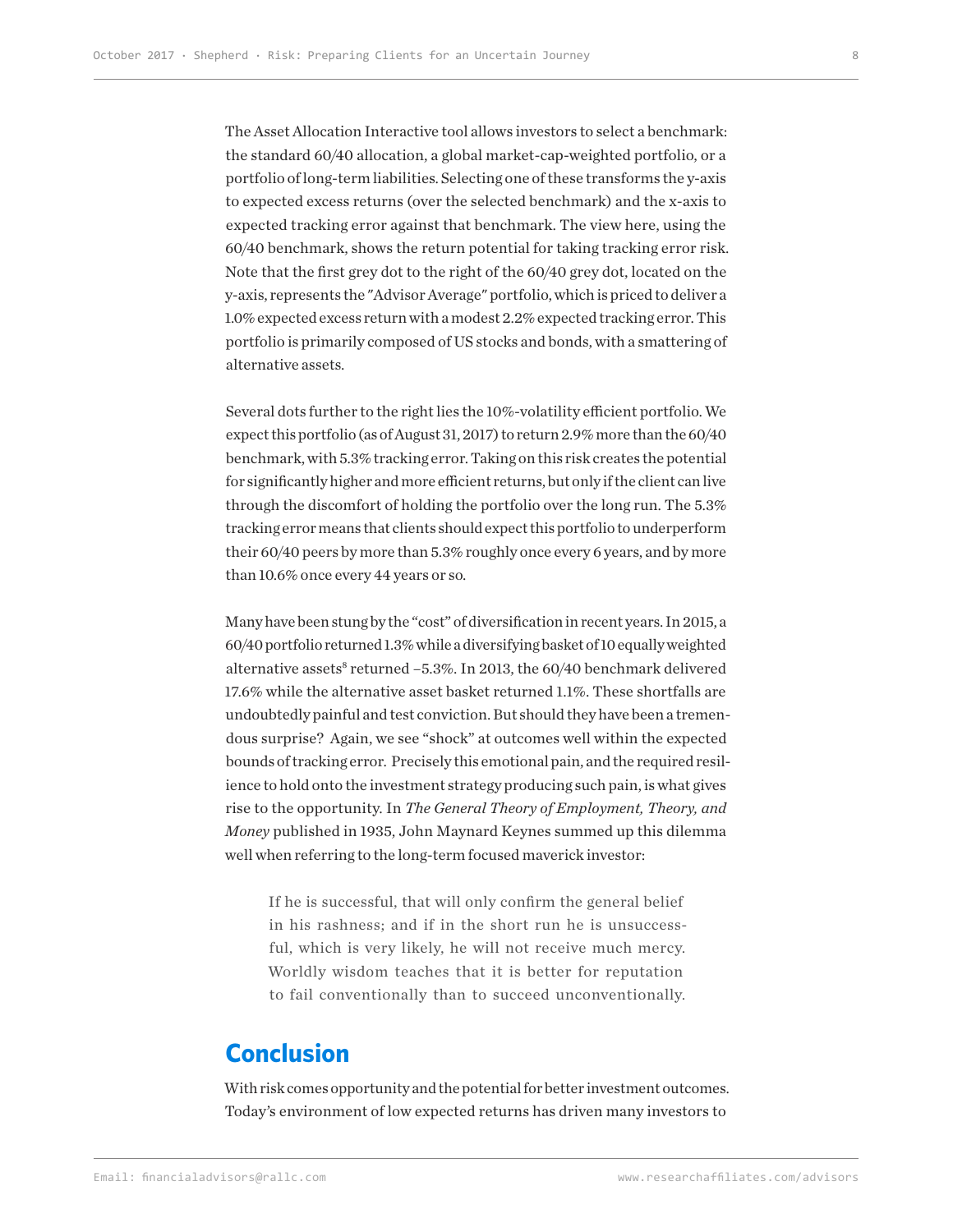seek higher and different sorts of risk in order to meet their return objectives. Compelling opportunities exist with a plethora of global assets priced to deliver returns above the anemic 2.7% long-term return we at Research Affiliates are expecting from the US 60/40 portfolio. But achieving this higher return requires exposure to higher volatility and significant tracking error risk. Investors who want to follow this path and the advisors who seek to map the path for them should have a full understanding of these risks and a plan in place for traversing the likely bumpy terrain ahead.

Exploring off the beaten path led me to my most memorable hiking experiences in the Chugach. I knew that popular trails nearest to town would deliver predictable experiences, and a steady stream of fellow hikers would help mitigate any risks. As I ventured farther back in the Chugach wilds, the mountains grew taller, fellow travelers fewer, and the risks greater. Sometimes these adventures resulted in a miserable slog along a moose trail through an alderchoked valley, or a fruitless scramble along a sheer mountain ridge, only to get turned back well short of the summit. These risks were known, and acceptable. Persevering through them led me to my best memories: finding a new route to the highest point of a seldom-explored peak, both exultant in the victory and humbled by the grandeur of wilderness from all sides, while soaking up the light of the midnight sun in a place few of my peers would ever reach.



*September 2017*

#### **The Most Dangerous (and Ubiquitous) Shortcut in Financial Planning**

by John West, CFA, and Amie Ko, CFA

*FURTHER READING*



*July 2017*

#### **Cost and Capacity: Comparing Smart Beta Strategies**

by Tzee Chow, Feifei Li, PhD, Alex Pickard, and Yadwinder Garg



*June 2017*

#### **CAPE Fatigue** by Jim Masturzo, CFA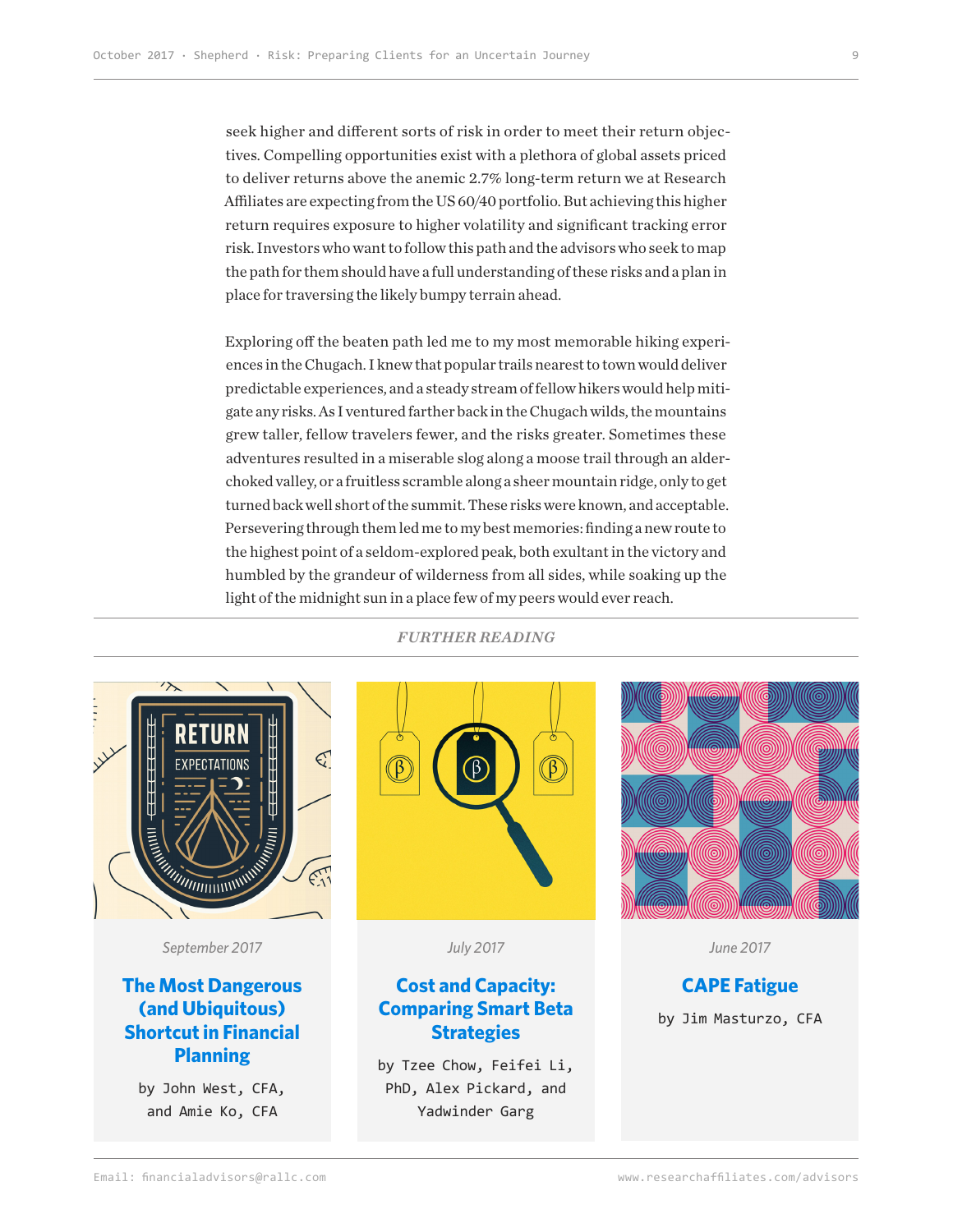### **References**

- Arnott, Robert. 2003. ["What Risk Matters? A Call for Papers!](https://www.researchaffiliates.com/content/dam/ra/documents/FAJ_Sep_Oct_2003_What_Risk_Matters_A_Call_for_Papers.pdf)" *Financial Analysts Journal* Editor's Corner, vol. 59, no. 3 (May/June):6–8.
- Bernstein, Peter. 1996. *Against the Gods: The Remarkable Story of Risk*. New York: John Wiley & Sons, Inc.
- Bary, Andrew. 1999. ["What's Wrong, Warren?](http://www.barrons.com/articles/SB945992010127068546)" *Barron's* (December 27).
- Keynes, John Maynard. 1936. *The General Theory of Employment, Theory, and Money.* London: Palgrave Macmillan.
- Lintner, John. 1965. "The Valuation of Risk Assets and the Selection of Risky Investments in Stock Portfolios and Capital Budgets." *Review of Economics and Statistics*, vol. 47, no. 1 (February):13–37.
- Mandelbrot, Benoit. 1963. "The Variation of Certain Speculative Prices." *Journal of Business*, vol. 36, no. 4 (October):394–419.
- Markowitz, Harry. 1952. "Portfolio Selection." *Journal of Finance*, vol. 7, no. 1 (March):77–91.
- Sharpe, William. 1964. "Capital Asset Prices: A Theory of Market Equilibrium under Conditions of Risk." *Journal of Finance*, vol. 19, no. 3 (September):425–442.
- Solnicka, Sara, and David Hemenway. 1998. "Is More Always Better? A Survey on Positional Concerns." *Journal of Economic Behavior and Organization*, vol. 37, no. 3 (November):373–383.

# **Endnotes**

- 1. The VIX, a measure of forward-looking volatility in the equity markets, sits below 10.0% as of this writing in early October 2017.
- 2. As stated earlier, a related concept to volatility is uncertainty. While volatility represents the risk characteristics of a known distribution, uncertainty recognizes that any estimates will differ from the unknowable parameters of the true underlying distribution. We encourage readers to keep in mind—as we do—that our models, like all models, are bound to be wrong and serve only as useful approximations of the true investing landscape.
- 3. The **Asset Allocation Interactive** website is updated quarterly with the most recent expected returns data.
- 4. This portfolio is optimized to deliver the maximum nominal return for a 10.0% volatility. Please note that the default on the **Asset** [Allocation Interactive]( https://interactive.researchaffiliates.com/asset-allocation) website displays real returns.
- 5. In a normal distribution, there is a 95.5% probability of the distribution falling within two standard deviations of the mean. Therefore, about 2.25% of the distribution will be more than two standard deviations above the mean, and 2.25% will be more than two standard deviations below the mean. So over 100 years, we would expect an observation of more than two standard deviations below the mean 2.25 times, so 100 years/2.25 = once every 44 years.
- 6. A large body of literature beginning with Mandelbrot (1963) shows that financial markets do not generally follow a normal distribution. They tend to be lopsided toward more frequent, but smaller, positive

outcomes, and the downside outcomes that do occur are larger (negatively skewed); and the frequency of tail events (observations far away from the mean) are higher than predicted by a normal distribution. For example, the standard deviation of monthly returns for the S&P 500 since 1950 has been 4.1% with a mean return of 0.7%. This means that normally distributed outcomes should produce a return lower than −7.5% (two standard deviations below the mean) in 2.25% of the months, or about 18 times. Yet we have seen 27 such months in the data. Similarly, we would expect to see 18 monthly returns more than two standard deviations above the mean, but history has treated us to only 14 such observations. The history of financial markets has shown that large downside events are more common, and large upside events less common, than implied by a simple analysis of standard deviation.

- 7. Solnicka and Hemenway (1998) conducted a survey of students, staff, and faculty at the Harvard School of Public Health on their attitudes about absolute and relative position within society. They found that half of the respondents would be willing to receive half as much real income as long as they were making twice as much as their peers.
- 8. The equally weighted basket of alternative assets includes the following 10 representative asset classes: US core bonds, foreign bonds, EM currencies, high yield, bank loans, US TIPS, REITs, commodities, world equities, and EM equities. It is not equivalent to the 10.0% volatility portfolio, but is presented here as a proxy. The efficient portfolio's composition will change over time depending on market conditions and expected returns.